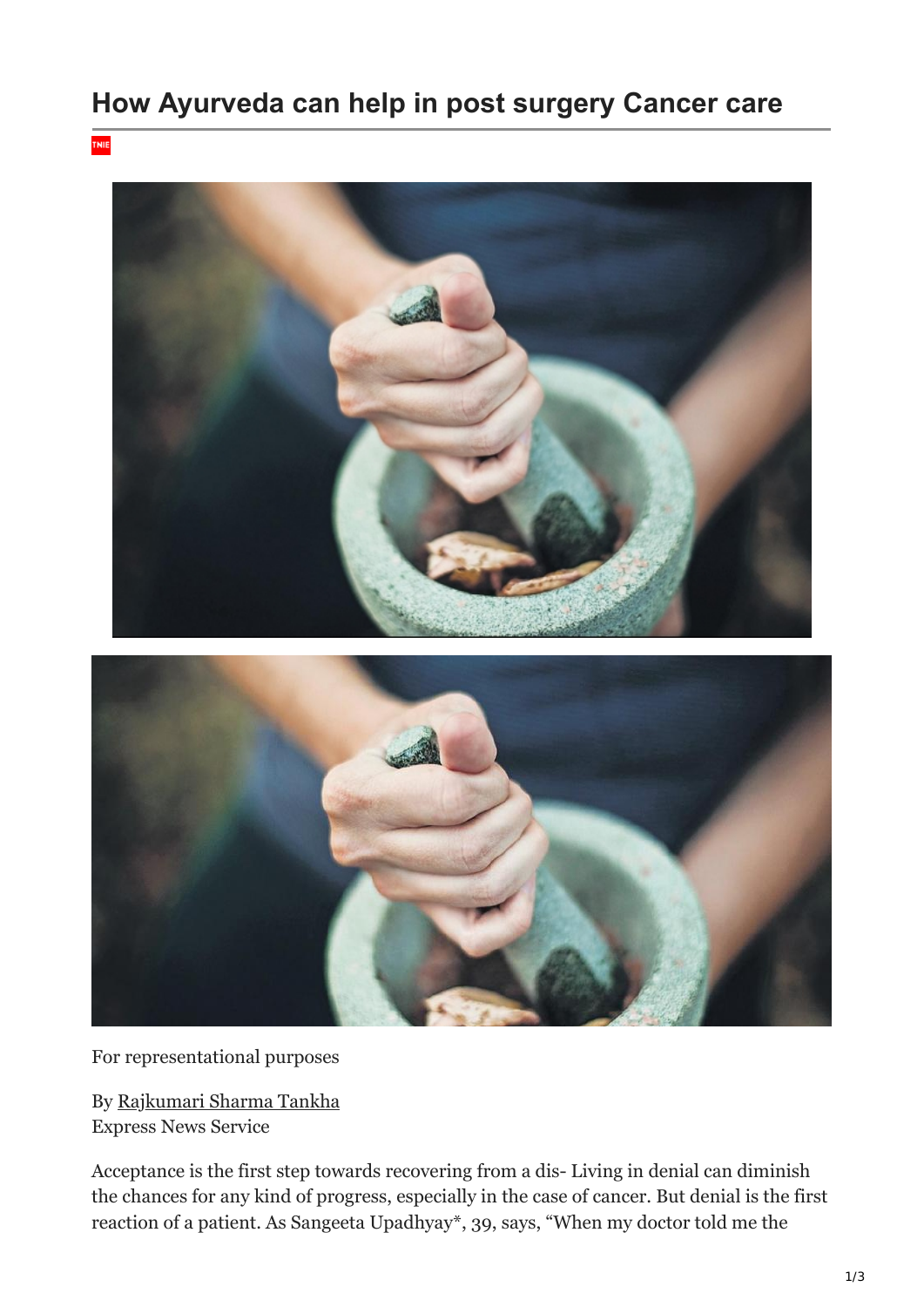biopsy result, I couldn't believe him. I had no family history of any disease, let alone cancer, and led an active life.

How could I get the dreaded C?" This is perhaps why the theme for World Cancer Day this year is I AM AND I WILL, which means it is the patient who is the ultimate warrior against the disease. "We have to take ownership of what we have. Acceptance is the key, as only after it can one make the resolution that 'I will beat it'. In India, there is a lot of denial when it comes to cancer.

In the West, the entire prognosis is discussed with patients, but here we do so with the attendants. This has to change," says Dr Chandragouda Dodagoudar, Director, Medical Oncology, Akash Healthcare & Super Specialty Hospitals, Dwarka. "An individual's mutiny against the disease takes one halfway through it," adds Dr Amod Manocha, Head, Pain Management Services, Max Super Specialty Hospital, Saket.

Once a patient accepts the condition he is in, it empowers him to take decisions that can help him live his life fully and make the best use of the time he has. Practices like yoga and pranayama help a patient come to terms with his condition with a calm mind, which is important for treading the difficult road ahead as also for bouncing back to good health. In fact, Mumbai's Tata Memorial Hospital recently collaborated with the Ministry of Ayush to quantify the treatment outcomes of cancer patients using Ayurveda and yoga. Something which the proponents of yoga and Ayurveda have been vouching for since long.

## **Ayurveda: curative and supportive**

"Cancer treatment in Ayurveda doesn't just focus on the area of the malignancy, but on the entire system, as the whole organism is to be returned to harmony for the disease to be treated permanently,

and prevent its recurrence. The body must be purified of toxins that cause the cells to attack the body," says Ayurvedacharya Dr Partap Chauhan, Director, Jiva Ayurveda.

Dr Chauhan says apart from detoxifying diets, cancer patients are also advised herbs (amla, garlic, ashwagadha, turmeric, ginger and tulsi) that cleanse blood and increase immunity. A calm and relaxed mind is crucial in treating cancer. "Ayurveda's panchkarma process cleanses the body by eliminating toxins and then rejuvenates it through rasayanas," says Dr Chauhan, adding that Ayurvedic preparations help in post-surgery care, and act as a co-therapy along with chemotherapy or radiotherapy.



AMIT BANDRE